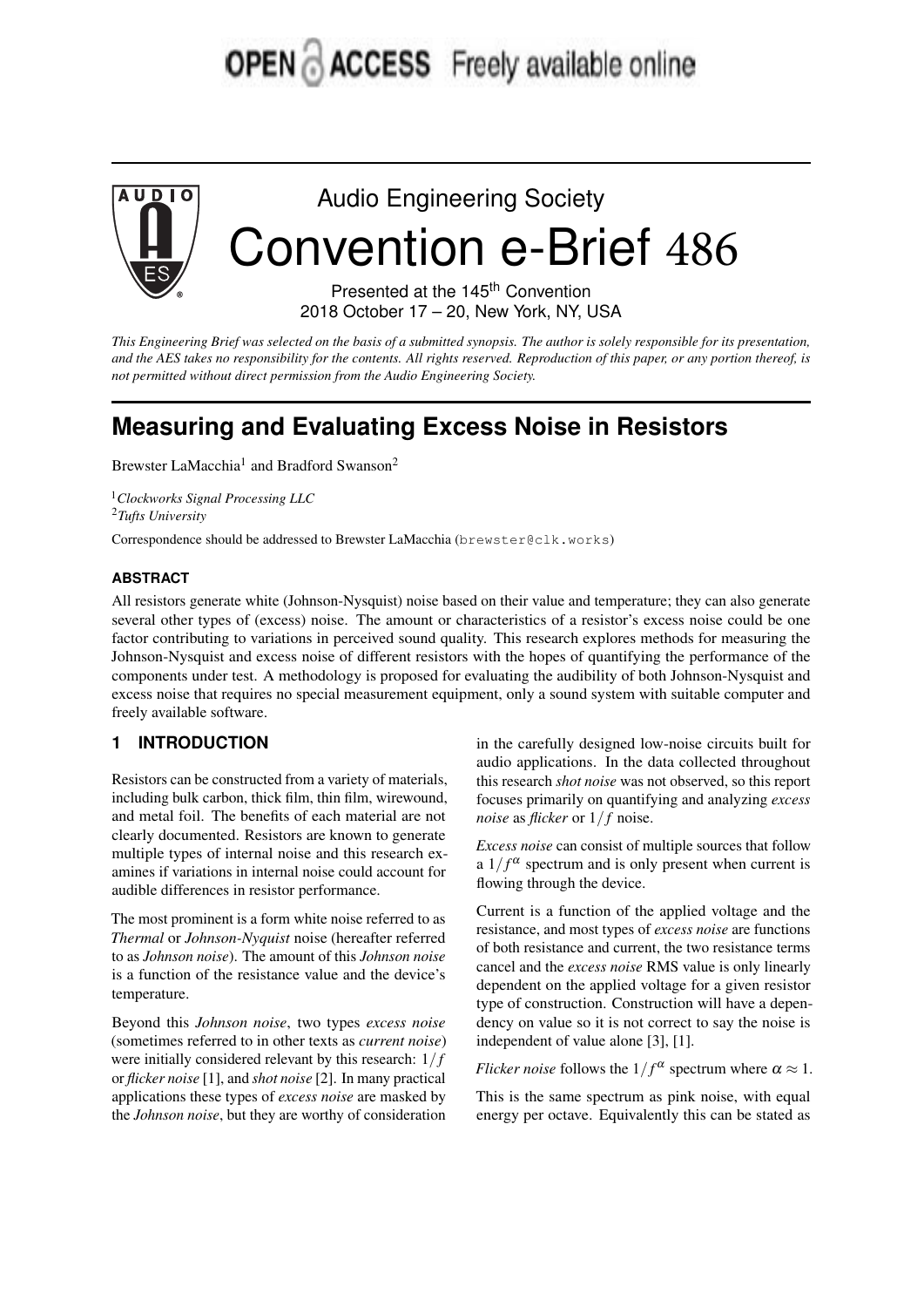power per unit bandwidth drops 3 dB per octave. We will use the term  $1/f$  noise throughout the remainder of this paper to mean *flicker* noise.

Graphically we can illustrate the  $1/f$  and *Johnson* noise in a plot like the example shown in Figure 1 where *log*(*spectral* − *density*) is plotted versus *log*(*f requency*).

The discussion of resistors in audio circuits often centers around achieving the least amount of noise within the audible spectrum. While careful circuit design can help mitigate *Johnson noise*, changes in the resistor materials or construction will not have an impact on the amount of *Johnson noise* [4].

*Excess noise* could be affected by materials, component design, and variations between construction methods[5]. Different manufacturers of resistors could yield variations in the amount and coloration of *excess noise*, and thus a potential impact on the perceived sound quality.

This research examines methods of testing and quantifying *excess noise* that consists only of *flicker noise* as the source of  $1/f$  noise, and offers suggestions for aural comparison methods that could facilitate subjective evaluation of the noise components to determine which resistor might best suit a particular circuit designer's preferences.

Acknowledging that noise is not the only possible difference in resistor performance, the research had originally intended to also measure variations in total harmonic distortion (THD) between resistor materials. As most measurements for THD are actually THD+N, understanding contribution from N (the noise) is important. For example, in semiconductor devices available today, the THD contribution may be lower than the noise contribution. Based on the complexity of the noise topic alone and challenges encountered throughout the data collection process, it was decided that investigation of THD in resistors would need to be conducted separately.

Building off of this work towards developing a testing methodology and framework, further study into *excess noise* on a wider range of resistors as well as THD could be undertaken. In the future similar investigations could be conducted across other passive components found in the audio path, like capacitors.

Setting some of these other variables aside allowed this study to focus on:

- 1. Developing a system and methodology for testing multiple resistors consistently and repeatedly.
- 2. Quantifying *excess noise* across various resistors as carefully as possible with the test equipment available.
- 3. Recommending simple ways to compare resistor noise audibly without specialized test equipment.

# **2 BACKGROUND**

*Johnson noise* can expressed with equation (1) or (2) where *T* equals temperature in kelvin, *R* is the resistor's value in ohms, and  $k_b$  represents Boltzmann's constant in joules over kelvin. Equation  $(1)$ , in which  $v^2$  is the power spectral density of the noise in volts<sup>2</sup> per hertz, does not incorporate a variable for frequency as the system is considered ideal. However, real systems will always have finite bandwidth.

$$
v^2 = k_B TR \tag{1}
$$

In equation (2) the results are expressed as RMS (Root Mean Square) voltage. This is more appropriate for evaluating audio circuits where inclusion of bandwidth represents the range of human hearing (20 Hz - 20 kHz).

$$
E_{RMS} = \sqrt{4k_B TR\Delta f} \tag{2}
$$

As is evident in both equations, an increase in the value of the resistor or an increase in the operating temperature will yield an increase in the RMS noise. Circuit designers carefully consider resistor values, thermal conditions, and board layouts to keep operating temperatures low and minimize *Johnson noise*.

The noise calculated by equations (1) or (2) are based on fundamental laws of physics; a measurement of the noise in excess of the amount that a perfect part creates is the more meaningful unit of measure in determining the resistor's quality. *Excess noise* is defined as:

$$
E_{Excess}^2 = E_{Total}^2 - E_{Johnson}^2 \tag{3}
$$

Where *E* represents the RMS noise voltages within the defined measurement bandwidth and *EJohnson* is the value calculated in equation (2). The 1/ *f* and *Johnson*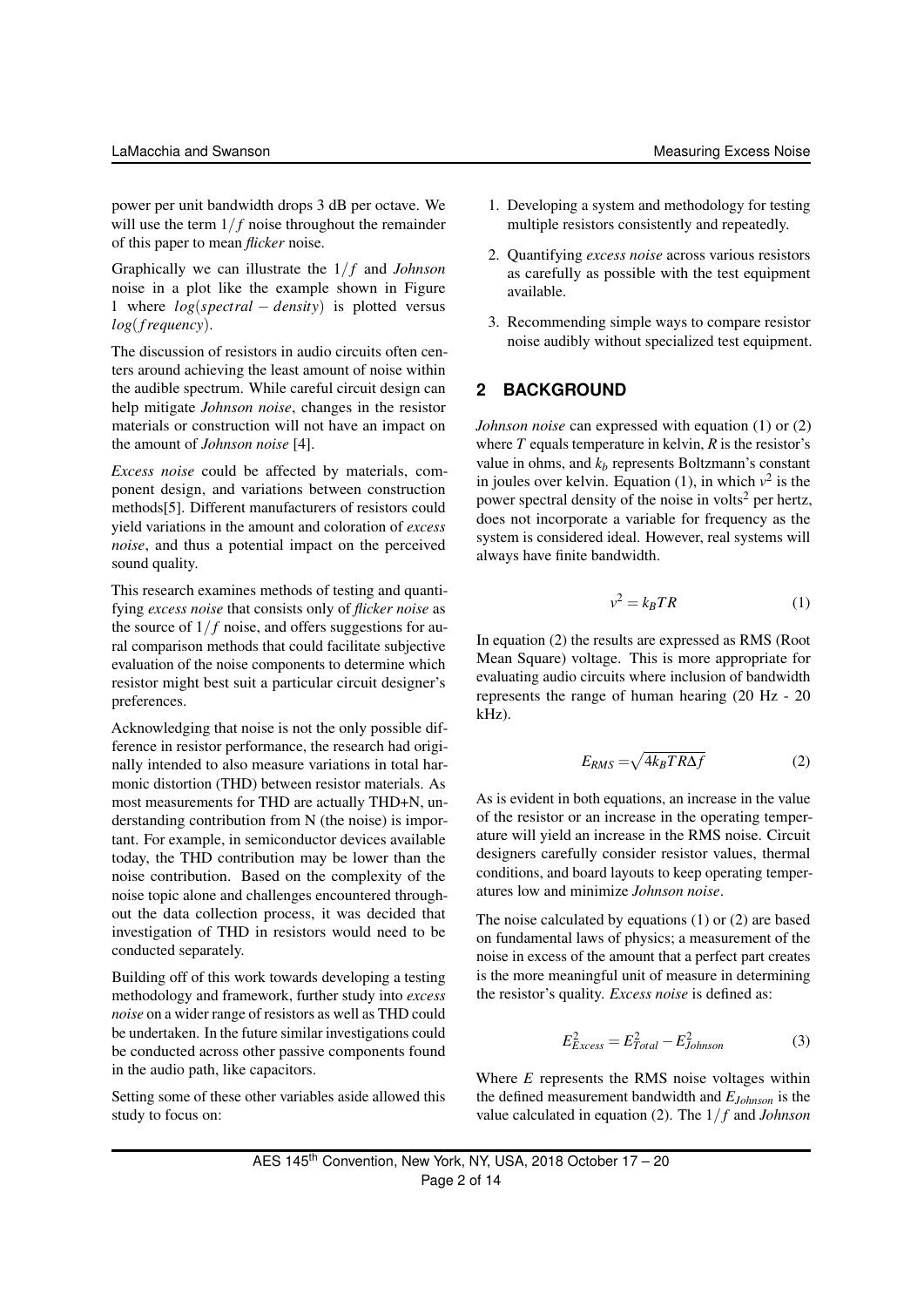

Fig. 1: Generic  $1/f$  (pink) noise, *Johnson* (white) noise, and their RMS sum amplitude spectral density versus frequency plot. The *knee* is the frequency where the two lines cross.

*noise* are uncorrelated with Gaussian probability distributions and therefore add as the sum of the squares for computing RMS values.

The level of *excess noise*, which is dominated by 1/ *f* noise in the resistors considered, can be described by a dimensionless value called the noise index (NI). It is calculated using the equation (4), where  $E_{RMS_{dec}}$  is total *excess noise* voltage in a decade in uV (micro volts) RMS, and  $V_{DC}$  is the applied DC voltage in volts:

$$
NI = 20\log_{10}\left(\frac{E_{RMS_{dec}}}{V_{DC}}\right) \tag{4}
$$

The NI value is expressed in dB where 1 uV RMS of noise in a decade with 1V applied would correspond to a NI value of 0 dB. *ERMSdec* is determined by measurement.

For a part with the *excess noise* only from  $1/f$  noise we can use any convenient decade of frequency range to calculate *ERMSdec* . Knowing the only non-Johnson noise contribution is the  $1/f$  noise then the slope of the line from the  $1/f$  contribution is known, and we only need one data point from a measurement to compute the NI. This value should be taken from the left side of the curve of Figure 1 and not near the knee in the curve where the *Johnson noise* starts to dominate the sum. To summarize the assumptions:

• Resistor noise consists of only *Johnson* and  $1/f^{\alpha}$ noise where  $\alpha$  is 1.

• The amplitude spectral density data extends low enough in frequency to obtain a data point where the  $1/f$  noise amplitude is at least 5 times the *Johnson noise*, or for the  $1/f$  noise curve (line on a log-log plot) to be inferred.

Typical noise index (NI) values of common resistor constructions are shown in figure 2, which is adapted from information provided in writings by resources from Texas Instruments [6], Resistorguide.com [5], Riedon [7], and Vishay [8], although they do not all seem to be in agreement with each other on the range of NI values a particular technology can offer.



Fig. 2: NI typical ranges for resistor technology type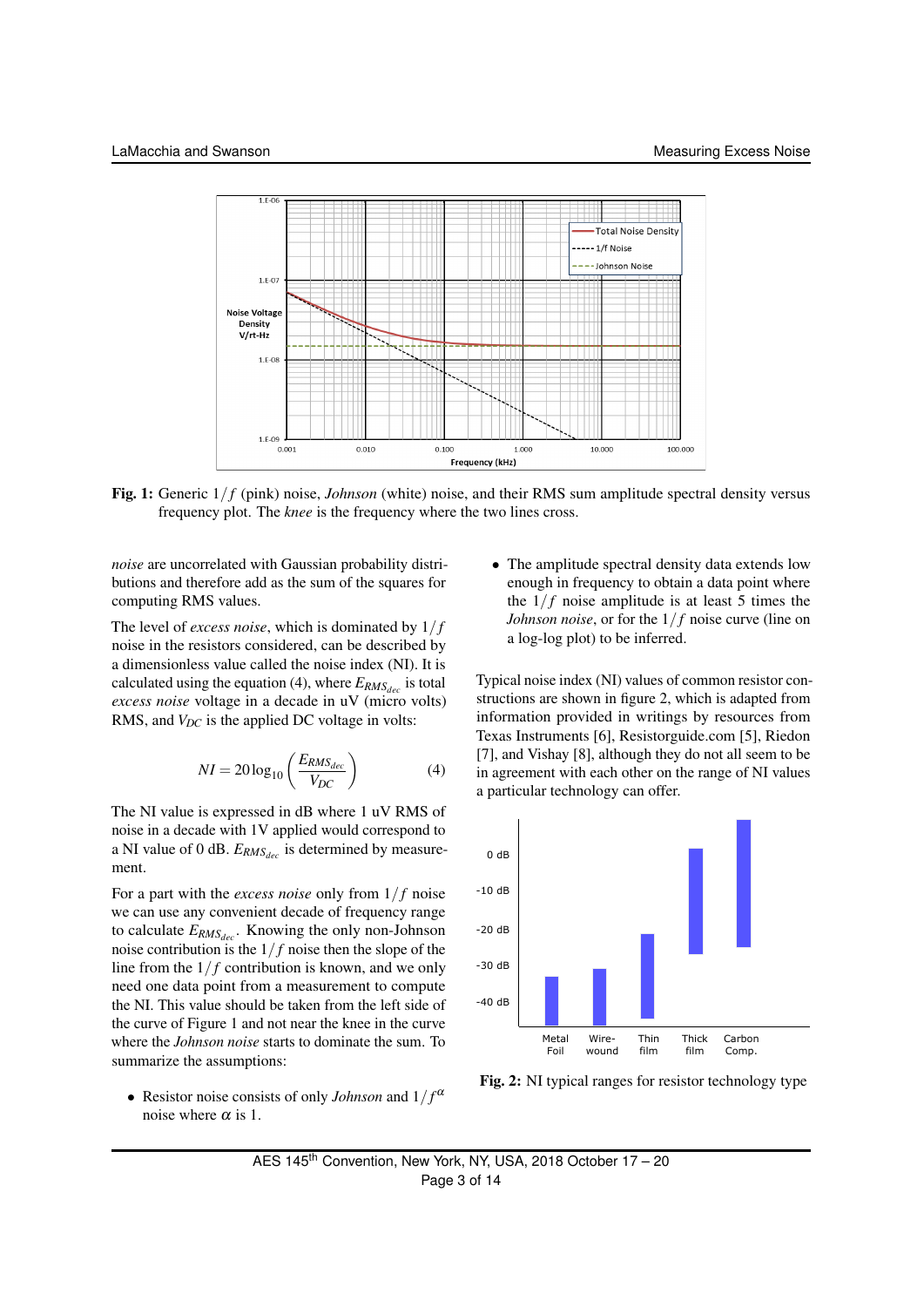The IEC 60195:201X standard [9] and the US Military MIL-STD-202-308 [10] define specific measurement conditions by defining a specific analog filter followed by a RMS measurement to allow direct comparison of different parts'  $1/f$  noise. Any type of noise other than *Johnson* increases the NI, but only if that noise happens to fall in the same bandwidth as the standard defined analog filter is in.

When equation (4) is rearranged to provide the RMS excess noise value for a part with a given NI and the part has no DC voltage across it then the excess noise is for all practical purposes zero. In contrast *Johnson noise* is neither a function of the voltage nor the current applied to a resistor.

 $E_{Excess}^2$  and  $E_{Johnson}^2$  can be directly determined from a plot like that of Figure 1, which in turn can be measured directly by a test fixture like that described in Appendix B where the measurement device provides an appropriate FFT output as detailed in Appendix A. For *Johnson noise* equation (2) is used; the theoretical value from equation (1) should match the value determined from the plot, though as will be shown in the example of Figure 4 it is possible that the excess noise dominates the *Johnson noise* across the audio spectrum.

#### **2.1 Interpreting** 1/ *f* **noise audibility**

The use of weighting (filtering) for noise measurement is based on two generally accepted facts about noise in electronic equipment. 1) the level of noise is generally low relative to the signal level. 2) human hearing is non linear in sensitivity with respect to both frequency and level. The common *A*-weighting curve is approximately the same as the Fletcher-Munson like sensitivity to low level (40 phon) sounds.

*A* weighting is considered a reasonable way to estimate the audibility of low levels of noise for a system used for recording or playback of typical audio; music, speech, theatrical releases, etc. Understanding the use of weighted measurements is important in understanding the audibility of  $1/f$  noise as *A* weighting at low frequencies is roughly the inverse of the  $1/f$  spectral density curve.

#### **2.2 Use of results based on FFT**

There are a number of considerations when using FFTs to determine the total noise power. For the reader that is

unfamiliar with FFT techniques with broadband signals please see Appendix A.

Compared to the analog measurement techniques for excess noise of the IEC and MIL standards, the FFT method provides considerably more insight in to the nature of the noise. It also offers opportunities to make experimental errors that the analog technique may not suffer from.

In the experiments performed here, the unexpectedly noisy 2.5 kΩ wirewound parts served as a known reference for every data collection run. This meant results that appeared incorrect could mostly be validated by looking at the reference channel result. If a reference channel was not included as part of the test then the test setup has to be changed between measurement and calibration, leading to increased risk of error in the execution of the measurements.

# **3 EXISTING RESEARCH**

Resistor manufacturers do not publish the NI values for their parts; at best one finds vague marketing statements. However one resistor manufacturer did share results with the authors of their measurements made as part of their development of special thin film resistors with a very small amounts of  $1/f$  noise [11].

There is a large amount of information about *Johnson noise* in textbooks on electronic circuit design [12] as well as research on  $1/f$  noise in semiconductor devices [13]. While there are some older papers on noise measurement [14], few articles detail  $1/f$  noise in resistors used for audio. Even the terms *excess noise* and *Noise Index* are not found in the on-line AES dictionary [15].

For the audibility of  $1/f$  noise there is a body of work related to environmental noise in buildings and facilities for critical listening, but the spectral and time domain nature of those noise sources is not the same as that associated with  $1/f$  noise and therefor the authors do not think those studies can aid in an audibility criteria for  $1/f$  noise.

One may also attempt to infer an upper limit for audibility of  $1/f$  noise from other research. For example research conducted evaluating noise shaping of quantization error [16], [17] suggests that low levels of low frequency noise is attenuated in the hearing process, though with noise shaping research the testing for audibility is focused at higher frequencies.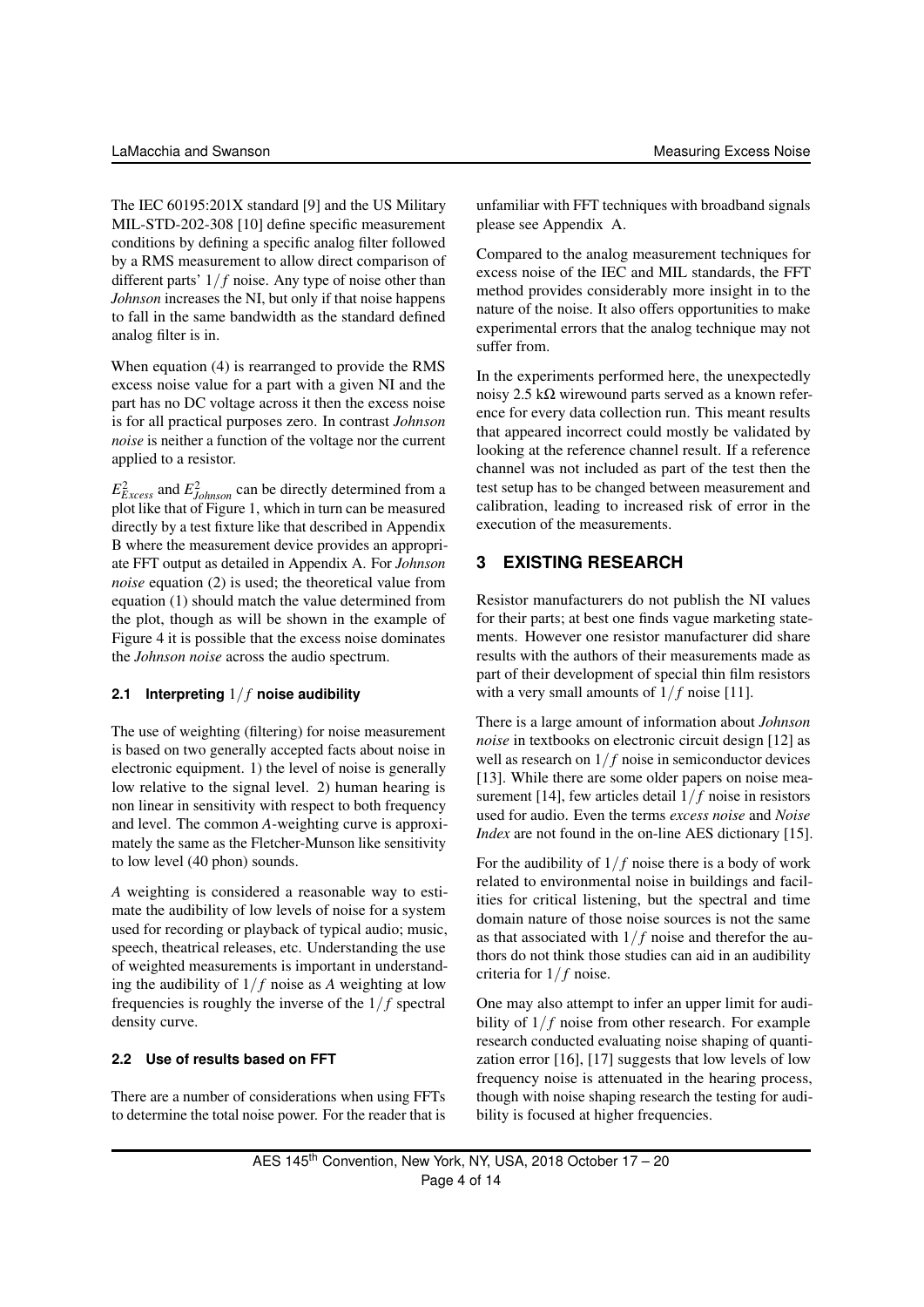A definitive qualitative study for audibility of 1/ *f* noise does not seem to have been published yet; this kind of research could help determine what level of  $1/f$ noise would be audible for discerning listeners in a typical critical listening environment. Conclusions from this sort of study could offer an absolute psychoacoustically determined limit of audibility that could serve as a design goal for equipment designers.

The 1981 AES paper by Louis Fielder [17] *Dynamic Range Requirement for Subjective Noise Free Reproduction of Music* states: *"A dynamic range of 118 dB is determined necessary for subjective noise-free reproduction of music in a dithered digital audio recorder."*

From Fielder's [17] determination, one can argue that a dynamic range (DR) of 118 dB would be a very conservative value for 1/ *f* noise as Fielder looked at the ear's most sensitive frequencies, and  $1/f$  noise for low NI parts happens at the ear's least sensitive frequencies, i.e. less than 100 Hz.

Another Fielder paper from 2017 addresses the audibility of distortion and again low frequency components are not heard until higher levels [18]. Some papers look at noise audibility as part of its masking effect [19], [20]. With no specific studies of  $1/f$  noise audibility the authors feel these somewhat related studies provide a reasonable starting assumption about audibility of  $1/f$  noise; our hope is some future researcher could provide definitive data that would help aid the design criteria.

For  $1/f$  noise non-audibility, the human ear's limited response to low frequencies is also aided by consumer playback system have rapidly rolloff below 30 Hz. In the authors' opinion from years in the consumer playback environment  $1/f$  noise below 10 Hz will not be reproduced in any conventional playback system. These lower frequency audibility and reproduction limits suggest that parts with low NI, i.e. where the knee between the white (*Johnson*) and pink  $(1/f)$  noise is below 100 Hz, will have no audible difference in a system.

For electrical circuit design of a typical consumer audio system with a 0 dBV (1V RMS) full scale output, the noise for 118 dB DR would be 1.3 uV RMS. Based on Lipshitz et al modified E-curve weighting [16], if we take a middle of the road number for noise audibility outside of the most sensitive frequencies, an increase in 10 dB over the white noise floor is acceptable. In our example this would be about 4 uV RMS measured in a 10Hz to 100 Hz bandwidth, which for low NI resistors is not a problem.

#### **4 TESTING METHODOLOGY**

The two common standards for resistor noise measurement, IEC60195 [9] and MIL-STD-202-30 [10], specify use of an analog filter centered on 1 kHz with -3 dB points of 618Hz and 1618Hz. The measured noise voltage in that frequency band includes all sources of noise. For modern low excess noise resistors the Johnson noise can easily dominate. Also the single RMS voltage measurement of the filter output does not provide any insight in to the spectral nature of the excess noise. Is it just 1/ *f* plus *Johnson* noise or are there other components present in the measured RMS value? The IEC and MIL test methodology can not answer that.

For this study, the researchers chose to follow the test procedure developed by Frank Seifert [21], with some variations as outlined in the work of Peter Märki [22].

Seifert's two novel methods relative to the testing standards were to use a FFT to directly plot the noise of the system, which allows a direct measurement on the noise power in any frequency band, and to use a bridge configuration of 4 DUT (Device Under Test) resistors to reduce common mode noise that could exist in the IEC and MIL test methodologies if not performed under very carefully controlled conditions.



Fig. 3: Test system architecture

Seifert shows that in a bridge configuration the measured noise from the bridge of four resistors with value *R* and an applied voltage  $V_x$  is the same as that of a single resistor of value *R* with an applied volatge  $V_x$  [21]. By using the FFT results, we could pick a frequency decade where the  $1/f$  noise was significantly larger than the Johnson noise while at the same time ensuring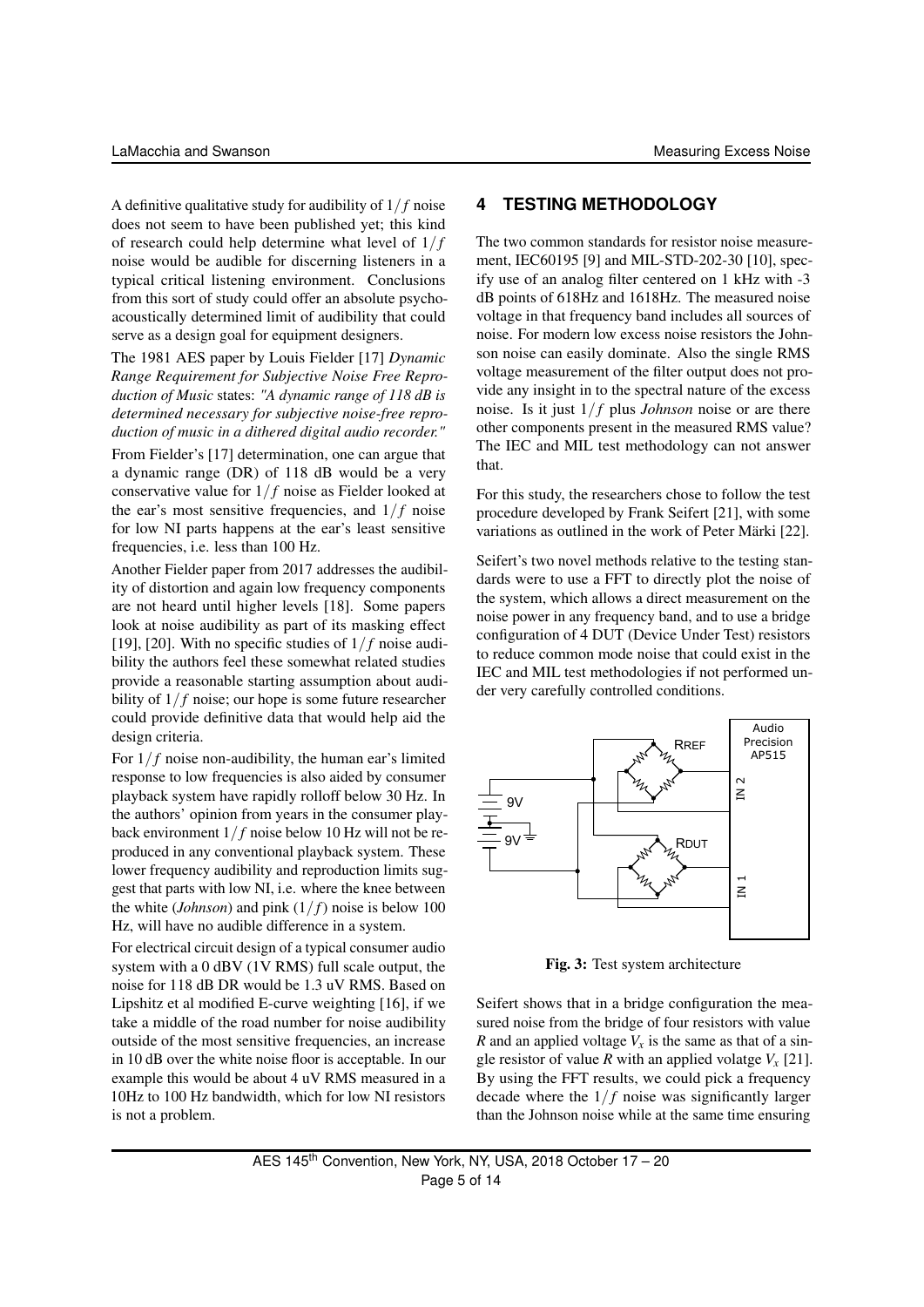that there were no test fixture or instrumentation artifacts of concern. While the NI value calculated in this manner should yield the same NI value as calculated via the IEC and MIL test standards, there is no way to verify that without precisely replicating the measurement following each of their methodologies. The cost and time needed for such verification were beyond the scope of this research.

More importantly, the question(s) to be answered were if one type of resistor had measurably better NI than another type; relative differences in NI should be insensitive to exact methodology used.

The excellent results of Siefert's work suggested that this approach of relative NI measurements could work well. For data reduction the spreadsheet developed by Bruce Trump [23] was used with a small modification to directly take the AP515's plot results and calculate a NI value.

#### **5 TEST DESIGN AND FIXTURE BUILD**

The work for this was an unfunded project of the Audio Builders Workshop (ABW, part of the Boston section of the AES) with a goal of making it easy for others to continue the work with minimal expense. A low cost fixture was designed and constructed in a cookie tin for noise isolation. Audio Precision was kind enough to make an AP515 available for performing the measurements, and its input noise specification are low enough that we expected to be able to make useful measurements without need of an additional LNA (low noise amplifier).

Details of the fixture are described in Appendix B.

In addition to the physical fixture, SPICE based simulations were performed to compare a model of a theoretically perfect  $1/f + white$  noise generative resistor with a DC bias applied to actual measurement results. The simulations were created across different bandwidths to validate that the physical measurement and the theoretical value from SPICE were in agreement.

Standard SPICE resistor models do not include  $1/f$ noise and therefore a macro model that includes a perfect (*Johnson noise* only) resistor plus a  $1/f$  noise model was used.

A detailed example of the data capture and analysis can be found in Appendix C.

#### **6 CHALLENGES**

While the Audio Precision AP 515 has a well specified input noise performance of <1.4 uV RMS (20 kHz BW) its  $1/f$  noise is not specified [24]. NI values below -40 dB are typical in these measurement, which in this experiment with a bias voltage of 18 VDC creates a noise level close to the inherent noise floor of the AP.

Measurements with the AP515 input shorted showed that using the input with AC coupling feature enabled approximately doubled the AP515's internal  $1/f$  noise, so measurements were performed with DC coupling instead. However, DC coupling does increase the value of the 0 Hz FFT bin which is spread in frequency by finite sequence length. The impact of that was removed by using a 128K point FFT (to create small bins sizes) and ignoring frequencies below 5 Hz. The AP's default equiripple window, which is a modified Dolph-Chebyshev design, has a side lobe level of -147 dB and the small DC value would make this term have negligible impact on the measured noise curve.

A newer AP555 was compared to the AP515 for  $1/f$ noise. Though the AP555 has lower overall noise its  $1/f$  noise is higher; if we treat it like a resistor this the same as saying the AP555 has a worse (higher value) NI than the AP515. The difference in equivalent NI is small, about 2 dB.

Wirewound resistors were chosen as an ideal [25] (i.e. *Johnson noise* only) resistor to determine the test system noise as they are known to have one of the lowest NI values among resistor types. Only metal foil resistors have a lower typical NI, but they are very expensive and were not feasible with available experimental resources. Several different values of wirewound resistors were measured and their 1/ *f* noise was at the limit of the test setup, with one notable exception discussed in Appendix C. A small amount of experimental error was encountered because the ambient temperature for the test fixture was not constant, which resulted in different levels of *Johnson noise*. The estimated temperature range  $(\pm 3^{\circ}C)$  induced error was small relative to the effects being measured and for all but the lowest NI parts.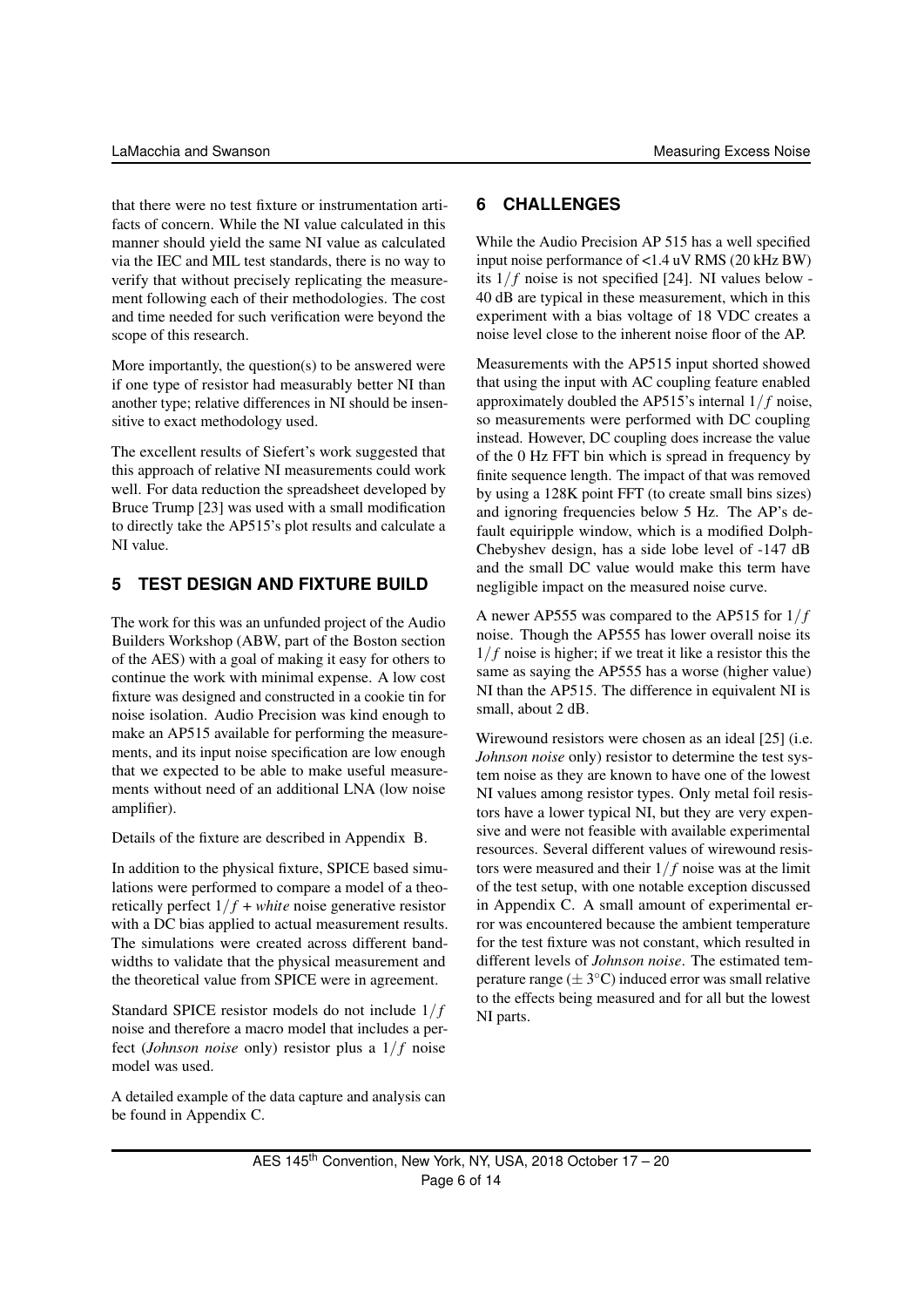# **7 AUDIBILITY TESTS**

The question of "does  $1/f$  noise matter" became more crucial in trying to draw conclusions about a particular part's impact on sound quality. As data was accumulated, it was observed that what are often commonly considered 'inferior' resistors [7] actually had small NI values. In addition to the research surrounding subjective perceptions of noise that is reviewed in Section 2 of this paper, an informal test was developed that can be replicated using freely available software (like Audacity) and the listener's preferred headphones or reproduction system.

An upper bound on the maximum allowable noise level could be made based on the same criteria used for white noise [4] but the variation in spectra associated with  $1/f$  noise and the ear's lower sensitivity could make previously defined white noise criteria overly conservative.

To provide an initial sense of important characteristics for audibility of  $1/f$  noise, Audacity was used to create white noise and pink noise, and then mixed to create a noise profile that would simulate that generated from a specific resistor value with a specific NI.

By changing the pink noise level, the knee in the response curve is being adjusted from the linear (when plotted log-log)  $1/f$  curve to the flat white noise portion.

Figure 4 shows a typical plot of the created noise. The rolloff below 5 Hz appears to be a built in high pass filter in Audacity. This will not audibly affect any results as this is outside of the commonly understood range of human hearing, and beyond audio reproduction capabilities. The composite noise signal was then mixed at different levels with short passages of different classical and rock music and a determination was made by the authors as to when noise became audible during playback.

All source material levels were normalized to the absolute peak level in each segment to represent 0 dBFS. Audacity's feature for calculating RMS program level was used to set the level of the composite noise signal for the desired amount; tests were done ranging from -40 to -80 dB below the Audacity calculated RMS program level, which in turn was -15 dB to -25 dB below the peak in the selected passage. The audibility of the



Fig. 4: Pink noise and white noise created and added in Audacity

noise alone was also observed. Samples of the simulated noise are available from the author's website [26], along with recordings of actual resistors [27].

Using the results of the listening tests provides a value for the maximum noise level that would be audible. Two different numbers actually result; one for level relative to the peak value - which is best thought of as the 0 dBFS (clipping) level of the system, and the other a value relative to the average content level, which may be more useful in analyzing how it will sound on a real system.

The EIN (Equivalent Input Noise) of the device (most likely an amplifier) can then be computed relative to the signal level. The source or amplifier impedance, along with the temperature, will determine the *Johnson* noise level [28]. As described in section 1,  $1/f$ noise is (for all practical purposes) a fixed level that is neither affected by source impedance nor operating temperature.

Line level inputs connected to low-impedance sources are not going to have *Johnson noise* as the primary noise source. Low-level inputs such as microphones will be much closer to the *Johnson noise* levels and the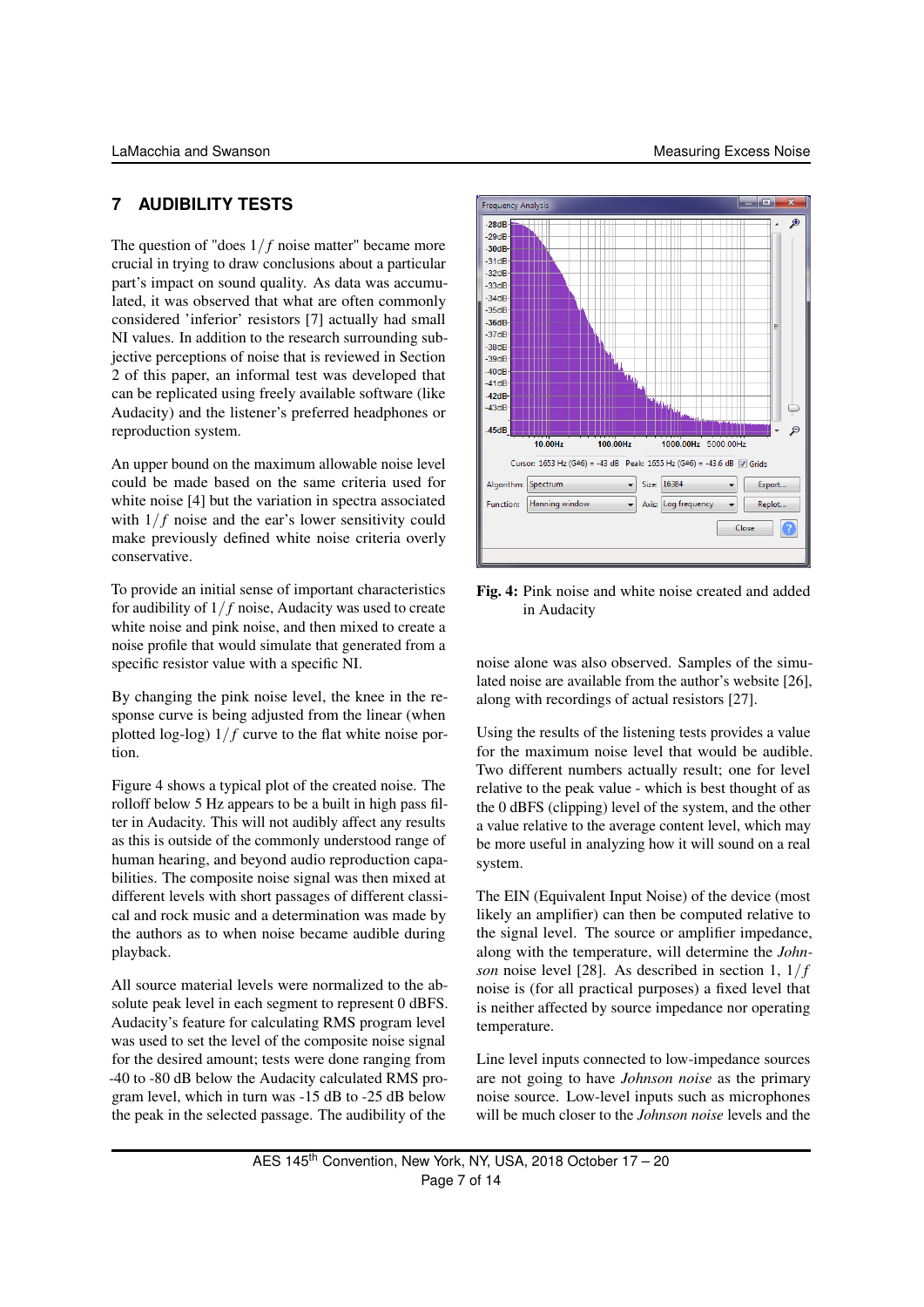amount of *Johnson noise* in typical operating conditions must be considered in the design process.

Ideally, this subjective portion of the research would be extended to a more formal test that could help provide a meaningful determination on what a population of critical listeners might be able to discern. Financial and logistical issues prevented the authors from performing this critical aspect of determining a meaningful acceptable value for  $1/f$  noise level.

#### **8 OBSERVATIONS**

Only a small selection of resistors were able to be tested during the period that the (loaned) test equipment was available. A plan to evaluate results and conduct a second, larger set of tests can hopefully be realized in the future to provide a database of NI values for audio electronics designers for typical brands of resistors. Alternatively, resistor manufacturers could include NI values in their data sheets, perhaps derived through a standardized methodology that overcomes the possible test issues based on IEC or MIL methods, along with other potentially valuable measurements including THD.

The author's test setup was limited by the AP515 input noise and can be taken to be equivalent to a NI in the -45 to -48 dB range for the fixture used. These measurements are flagged with an asterisk in the results.

Table 1: Wirewound resistors, Ohmite WN series

| Resistance   NI       |                                 | <b>Notes</b>                      |
|-----------------------|---------------------------------|-----------------------------------|
| 1Κ<br>2.5K<br>5K. 10K | $-43$ dB<br>$-36$ dB<br>-48 dB* | ref resistor<br>measurement limit |

Table 2: Carbon comp resistors, unknown manufacturers

| Resistance   NI |          | <b>Notes</b> |
|-----------------|----------|--------------|
| 2.2K            | $-40$ dB |              |
| 22.K            | $-18$ dB |              |

The low NI value for the 2.2K part is not characteristic of carbon comp resistors, raising a question if perhaps the supplied parts were actually a different technology.

| <b>Resistance</b> | <b>Manuf-Series</b> | NI                 | <b>Notes</b> |
|-------------------|---------------------|--------------------|--------------|
| 10K               | Panasonic-ERA       | $-48$ dB*          | test limit   |
| 2.2K              | Susumu-RS           | $-48$ dB*          | test limit   |
| 1 K               | Susumu-RG           | $-45$ dB*          | test limit   |
| 10K               | Susumu-RG           | $-45$ dB*          | test limit   |
| 10K               | Susumu-RR           | $-40$ dB           |              |
| 2K                | Stackpole-axial     | $-44 \text{ dB}^*$ | test limit   |
| 2K                | Yagoe-Thick film    | $-17$ dB           |              |

Table 3: Film resistors

#### **8.1 Guidance for further measurements**

The limited data set does provide some indication for what a more complete study could entail:

- Compare through-hole versus surface mount components for a given power rating.
- Compare different power ratings.
- Compare a wider range of resistance values to determine if material properties and/or construction techniques change in certain resistance ranges.
- Examine a statistically useful number of the same resistive element technology in the same power/value between different manufacturers.

Even if the above steps were performed the database created could never cover all possible parts a designer may wish to use, and manufacturers introduce new parts on a regular basis. The best approach for critical applications is to measure the NI of the planned parts and any approved crosses to determine their suitability.

#### **9 CONCLUSION**

While the general rules regarding resistor noise expressed in Figure 2 were observed for different construction methods (carbon having the nighest noise index, and wirewounds being close to noise-free) there were some unexpected results. For example, the 2K ohm wirewound parts were very noisy, while all other wirewounds were close to ideal.

Specialty low (excess) noise thin film resistors yielded NI values at the same low level as the measurement system noise floor as generic thin film parts. While an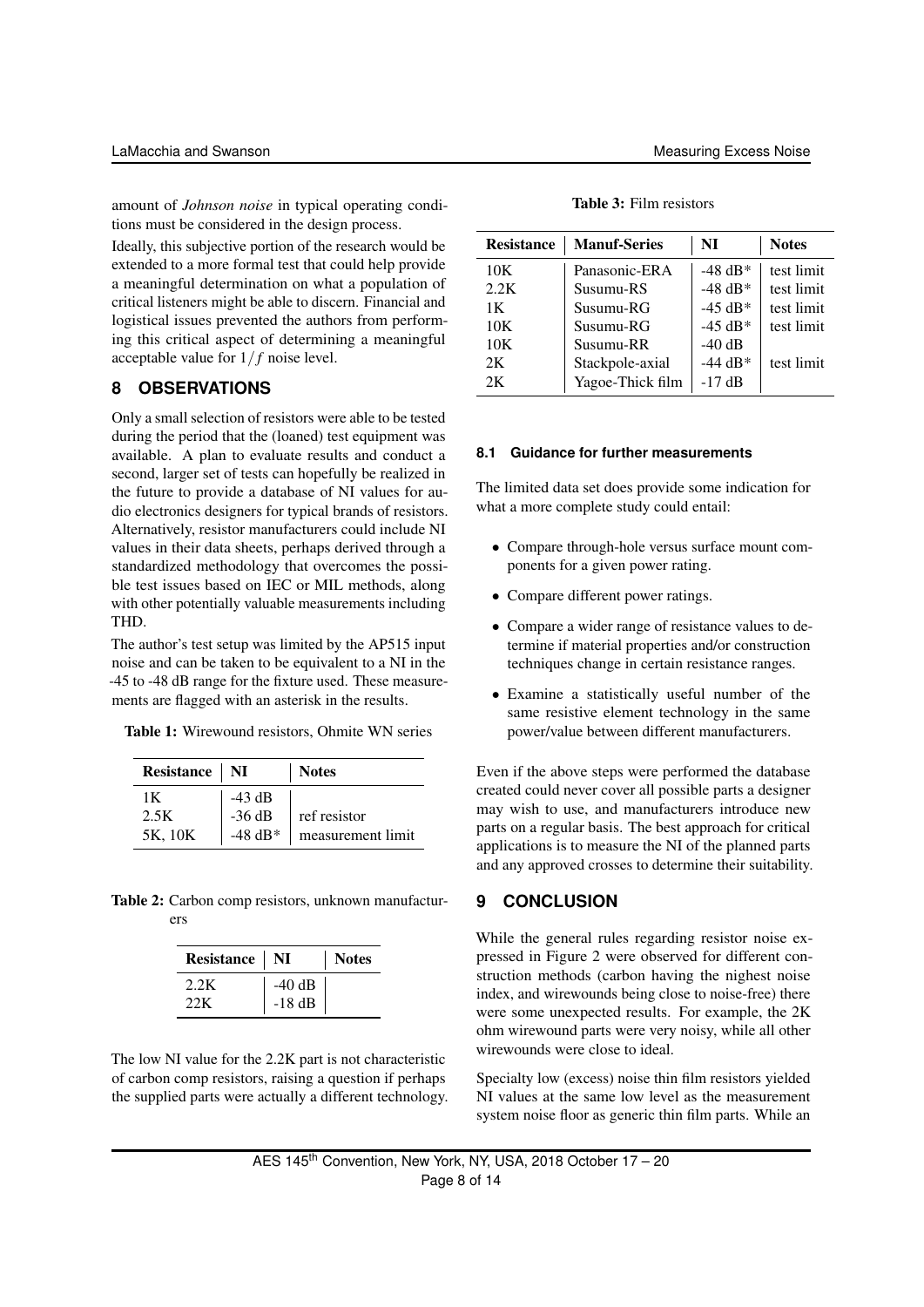improved test fixture would no doubt provide data to make a clear judgment of which has the lowest NI, the authors believe that both part's low NI would mean no audible difference in any reasonable circuit application.

Initial research into  $1/f$  noise audibility didn't provide conclusive results for a best methodology to determine absolute audibility criteria. By allowing some generous assumptions about very quiet listening environments and the audibility of  $1/f$  noise, it could be concluded that for resistors in an audio signal path with a typical DC bias applied as found in semiconductor circuits, components with a NI value less than -30dB would provide sufficient design margin.

Tube design with voltages of hundreds of volts results in significantly higher excess noise from equation (4) than semiconductor circuits; the tubes themselves also contribute to the problem [29].

#### **9.1 Suggestions for improvements and future research**

The hand built test fixture provided reasonable performance, but the residual  $1/f$  noise of the AP515 did not allow direct measurement of the lowest NI parts. An improved fixture built on a PCB and with a low noise differential amplifier(s), as recommended by Seifert [21], could provide more accurate measurements of very low noise parts. Using additional gain stages to allow use of a PC soundcard for acquiring data may be problematic as most soundcards are not DC coupled, and are often inherently uncalibrated.

Metal foil resistors were not tested as they are relatively expensive (over 20 times the cost of even the most expensive thin film resistors tested). Without a research budget they had to be omitted, but should be considered in the future.

Audibility of pink-plus-white noise under different listening conditions remains under-researched. To determine what NI level a system designer should target, a separate study under controlled conditions should be conducted beyond the simple *'try this at home'* experiment described here.

This research focused on measuring only the resistor's NI, not on the total  $1/f$  noise in typical application circuits. A part with a high NI value may be acceptable if used in a circuit where the DC voltage applied across it is small.

Also not considered in this research is the instantaneous  $1/f$  noise that can be caused by a large AC voltage applied across the circuit. A quick analysis suggested that the same body of work for using AC excitation of sensors and/or chopper-stabilized amplifiers may apply. The result would likely be that the  $1/f$  noise, for all practical purposes, disappears in to the system (white) noise floor. A rigorous analysis and measurement confirmation is needed before any conclusion can be made.

# **10 ACKNOWLEDGMENT**

The authors would like to thank the members of the Boston section of the AES that provided encouragement, review and feedback on this work. Audio Precision's extended loan of an AP515 was also critical to making the measurements and their support is acknowledged. Lastly, we thank Dr. Kuma Takamura and the staff at Susumu USA for sharing internal research results, parts samples, as well as their booth at the 2017 AES convention, which served as the original inspiration for this research.

# **A Use of FFT for determining NI**

Based on the amount of improperly documented results seen in datasheets and trade literature, it's worth mentioning some fundamental points regarding FFT interpretation. The first is that broadband signals, like white or pink noise, can not have their (total) RMS level determined from the FFT plot without knowing the FFT size and the window function applied. Many plots are just concerned with the relative level of two pure tones (for example like the fundamental and the 3rd harmonic) and this other information isn't needed to make a determination of relative levels.

For the reader that is new to FFT based measurements we offer this quick example to illustrate the issues with interpreting FFT results with broadband signals such as white or pink noise.

We'll use a 0 to 20 kHz bandwidth for illustrative purposes, the extra contribution from including 0 to 20 Hz is small and is generally ignored when calculating the  $\Delta f = f_2 - f_1.$ 

First, measure the noise power  $x^2$  over a  $\Delta f$  of 20 kHz; then feed that input into two filters with ideal passbands of 0-10kHz and 10kHz-20kHz. Each filter's output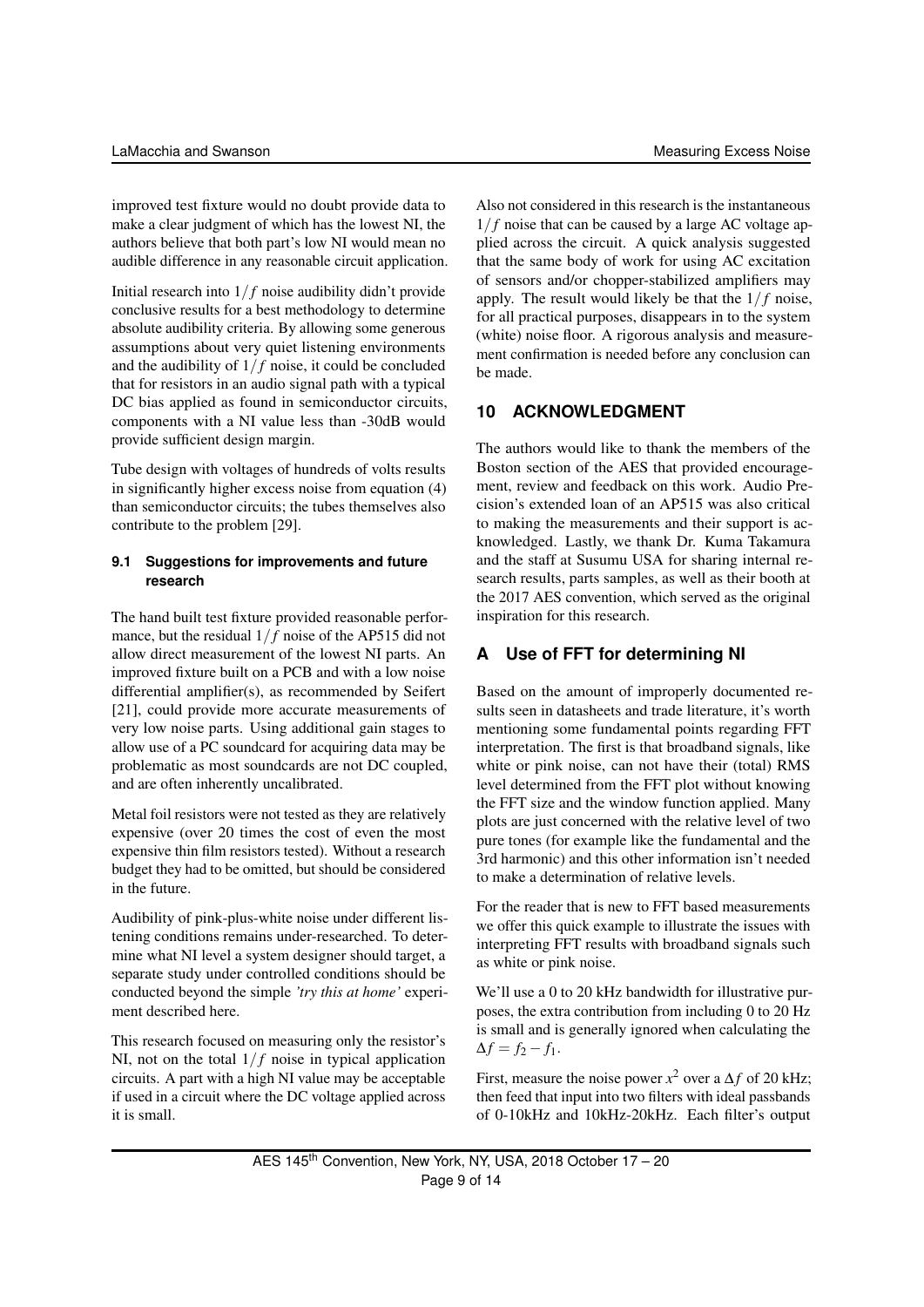would measure  $x^2/\sqrt{2}$ 2 as the total RMS power must remain the same, e.g.  $P_{Total}^2 = P_{0-10kHz}^2 + P_{10-20kHz}^2$ . If divided in to 4 bands then each band would measure  $x^2/\sqrt{4}$ . Extending this to the case of a N point FFT we can see that the level in the bin is related to the total can see that the level in the bin is related to  $\frac{1}{N}$  RMS noise by  $\frac{a}{N}$  term if the noise is white.

If the noise power is constant in frequency then the FFT result can be used to determine the total noise power in a bandwidth of  $\Delta f$ . If the noise power is not constant in frequency then the noise must be integrated over the range  $f_1$  to  $f_2$ .

Performing a N point FFT on a sequence of data produces large side lobes for a single input sine wave unless the input frequency happens to have an integer number of cycles in the N input samples. To reduce the side lobes window functions are applied to the data, for the reader new to this topic we suggest review of an introductory text on the topic. Window functions can be scaled to have the result of multiplying the windows function by the N input samples have the same RMS power. However many systems use window functions that have a maximum value of unity which means the RMS output power is less then input RMS power. This is done on the assumption that the user will correct for this later in the system if it's needed for the application.

The Y axis units must also be understood. Is it amplitude, or amplitude spectral density, or power spectral density? For a signal  $x(t)$  - where *x* is either voltage or current and with unit resistance, the power is  $x^2(t)$ . If the Y axis is in dB then this translates to a factor of 2 in the *log*() dB calculation. If it's not in spectral density units then correction for the FFT size and/or Window functions may be needed.

If a weighting function was applied in addition to the FFT window function then its impact on measurements must be considered.

In the case of measuring  $1/f$  noise by using a data point from the FFT that is below 20 Hz one must consider the impact of a DC signal and the bin spreading from the FFT window. Large FFT sizes, like the 128K point ones used here, in conjunction with window functions with low side lobes are desired.

Since the signal is a random process a single FFT will have a lot of random variation in it. Experimentally somewhere between 64 and 256 averages were observed to be needed to obtain consistent results. A small

This same averaging and smoothing process can mask interference that isn't constant; the experimental setup can detect signals of just a few nanovolts which means issues are to be expected even in a well constructed test system. Validating that the test setup isn't producing contaminated results is critical and in many respects more difficult than collecting the actual data from the parts being tested.

interference.

Unexpected issues in the test setup used here included an initial improper ground connection. Even though it was inside of the shielded box, it allowed the fixture to receive a nearby radio broadcast.

The AP515's ability to monitor its input via an attached amplifier/speaker was critical to detecting sources of unintentional interference in the test fixture.

The authors would stress that anyone replicating this experimental method fully validate the results provided by the measurement device if it is not the AP515 used here. It has been observed that in other test equipment FFT results may not be scaled correctly and/or have window function and FFT size limitations that contaminate the low frequency results needed for the 1/ *f* estimation.

# **B Test fixture design**

The test fixture of Figure 3 is an accurate summary of the experimental setup, it is not complex and provided useful data to validate the methodology. The details beyond the summary were mostly to facilitate ease of switching the DUT. As discussed in the text accompanying Figure 3, the authors credit Seifert [21] for the fixture design. The lack of the LNA (Low Noise Amplifier) used in [21] was mostly compensated for by the low noise level of the AP515.

The original test fixture design provided for measurement of resistors in a bridge configuration [21] as well as an added test circuit for using the resistors in a typical op-amp amplifier circuit. The latter circuit was not used for the research described here, but could prove valuable for future research. Full construction details can be found on the author's website [30].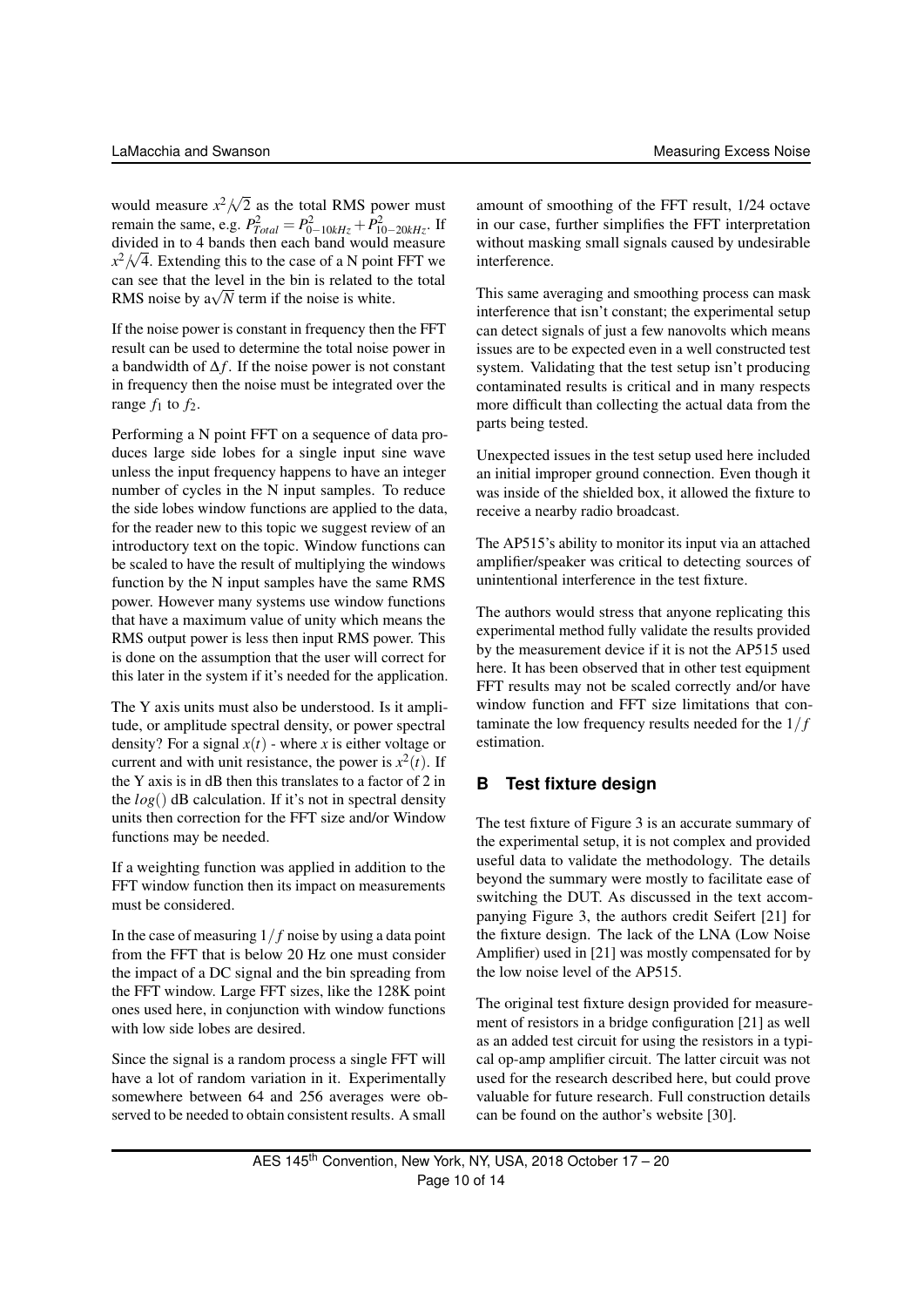With no budget, on-hand materials were used; in this case a cookie tin with the paint sanded off to provide a shielded enclosure. Perf board construction was used, but an obvious improvement would be a simple 2 layer PCB to eliminate the wired connections that provided a path for EMI pickup.



Fig. 5: Test fixture cookie tin. Top PCB is resistor bridge board, XLR connectors at the bottom. Unused op-amp test board on right side.

The resistor portion includes two resistor bridges, one for the reference and the other for the DUT. The reference bridge and the DUT bridge are on the PCB at the top of figure 5.



Fig. 6: Schematic of reference resistor bridge and DUT bridge.

The DC voltage is applied across INP and INN pins of figure 6, and the two differential outputs are OUTP1/OUTN1 and OUTP2/OUTN2, with output 1 being the reference bridge and output 2 being the DUT.

Two 9V batteries were used as the DC supply, as batteries generally have very low noise [31]. With the bridge design, any noise from the voltage source appears as common mode noise, which the AP515 removes. The bias supply circuit also added decoupling caps to further filter any coupled noise. By using a bipolar supply

the common mode voltage of the bridge is also very small, the marginal error being due to normal resistance tolerance and slight difference in battery voltages.

It was noted that smaller values of resistors presented enough load to the alkaline 9V batteries to cause their output to sag. An improved fixture could use 12V sealed lead batteries. In addition to being able to supply the needed current for an extended period, they could also be recharged. Their series voltage of (nominally) 24V would also provide a larger  $1/f$  signal. Low wattage, low value parts will be problematic with higher test voltages.

The test design recommended by Peter Märki's "Thick Film Resistor Flicker Noise" white paper [22] was used (Figure 7) for quickly swapping SMT parts under test.



Fig. 7: Header with SMT resistors.

Axial leaded (through-hole) resistors were plugged directly in to the header.

While the AP515 input noise is low, it's high enough to exceed the  $1/f$  noise of superior thin film parts. A low-noise amplifier (LNA) as recommended in Seifert's research [21] would be needed. Also see Seifert's paper for a discussion of why more than one LNA is needed based on the value of resistor being measured. A detailed description of another experimental setup for  $1/f$  noise can be found in citation [32].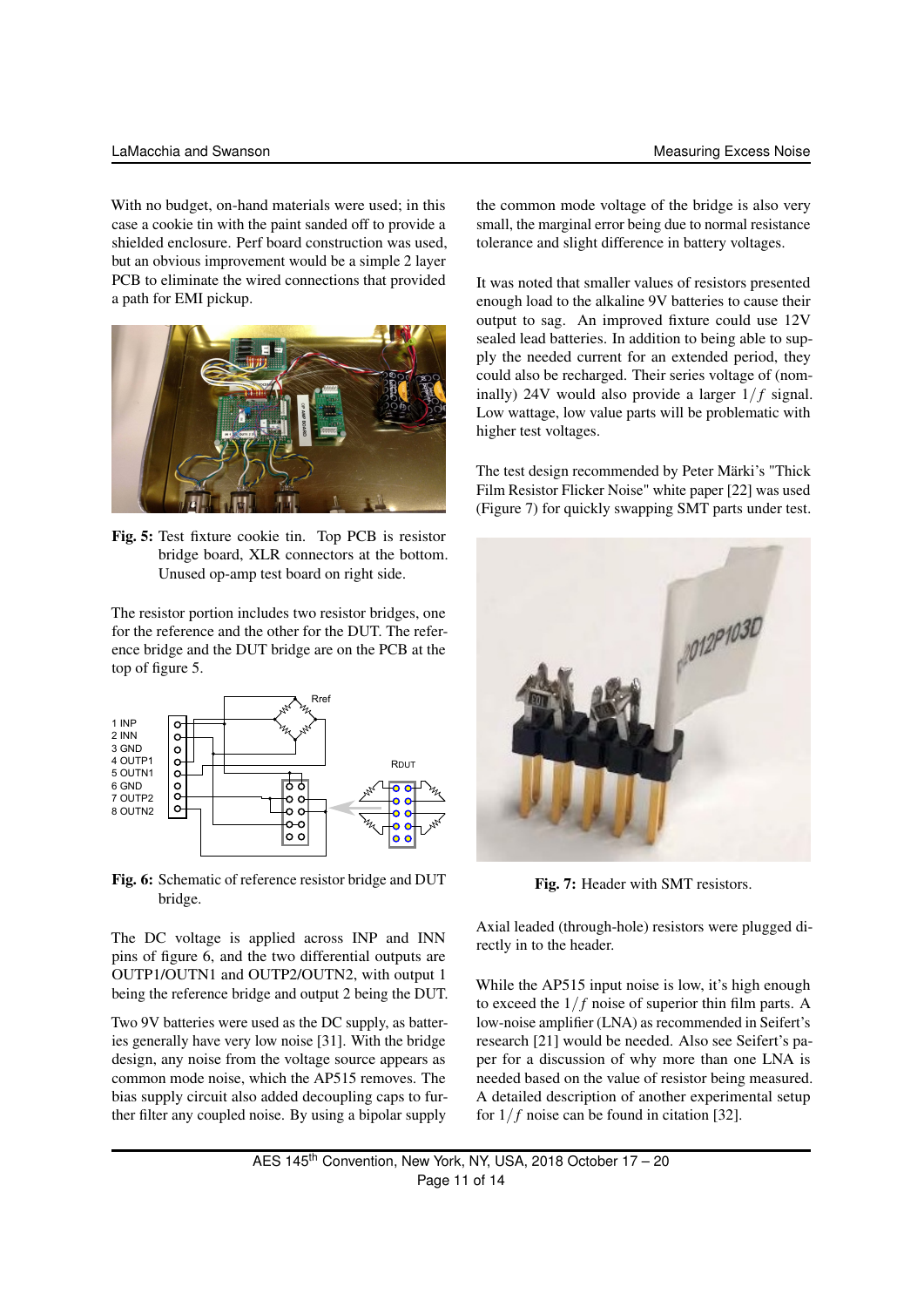

Fig. 8: Yageo 2K thick film 0603 SMD with 18.5V (biased) and 0V (unbiased) with Rref (biased) and input shorted plots for comparison. Smoothed ASD.

# **C Example data capture and analysis**

Figure 8 shows the results of capturing data with an AP515. The DUT is on channel 1 and the reference resistor (2 kΩ Ohmite WN wirewound) is on channel 2. The bottom (green) trace in figure 8 is with input 2 shorted to show the residual instrument noise.

This plot is an amplitude spectral density (ASD) plot so the Y axis units are in volts RMS-root-Hertz. Analysis of the data obtained from the AP515 plot was done using the Excel spreadsheet available from Trump [23] to calculate the NI.

The spikes at 60 Hz and its harmonics would appear to ruin the measurements. However, they can be safely ignored as we only need to pick one representative point in the  $1/f$  portion of the curve (i.e. between 5 Hz and about 20 Hz for the bottom most input shorted curve) and a second in the Johnson (flat, white noise) portion, for example, 5 kHz. The increase in noise with decreasing frequency starting around 500Hz shown on

the bottom (input shorted, green) curve is from the AP515's inherent  $1/f$  noise.

The second line up from the bottom in figure 8 is for a 2 kΩ thick film resistor with no voltage applied to it. The curve shows the higher Johnson-Nyquist noise of the resistor than the AP's residual input shorted (i.e. 0 the resistor than the AP s residual input shorted (i.e. 0 ohms) value; about 9.5 nV $\sqrt{Hz}$  compared to the 0 onms) value; about 9.5 n v $\sqrt{Hz}$  compared to the AP515's 7.5 nV $\sqrt{Hz}$  residual. With no DC voltage applied to the resistor the  $1/f$  noise is that from the AP515's input circuitry.

The third line is the measurement of the biased reference bridge that was built with Ohmite 2.5 k $\Omega$  wirewound resistors. This one particular value of resistor turned out to have a high NI which made it convenient for verifying the test setup during data gathering. The slightly higher Johnson noise than the  $2 \text{ k}\Omega$  DUT can be seen.

The fourth (top) line is the data from the 2 k $\Omega$  thick film resistor with the bias voltage applied. The  $1/f$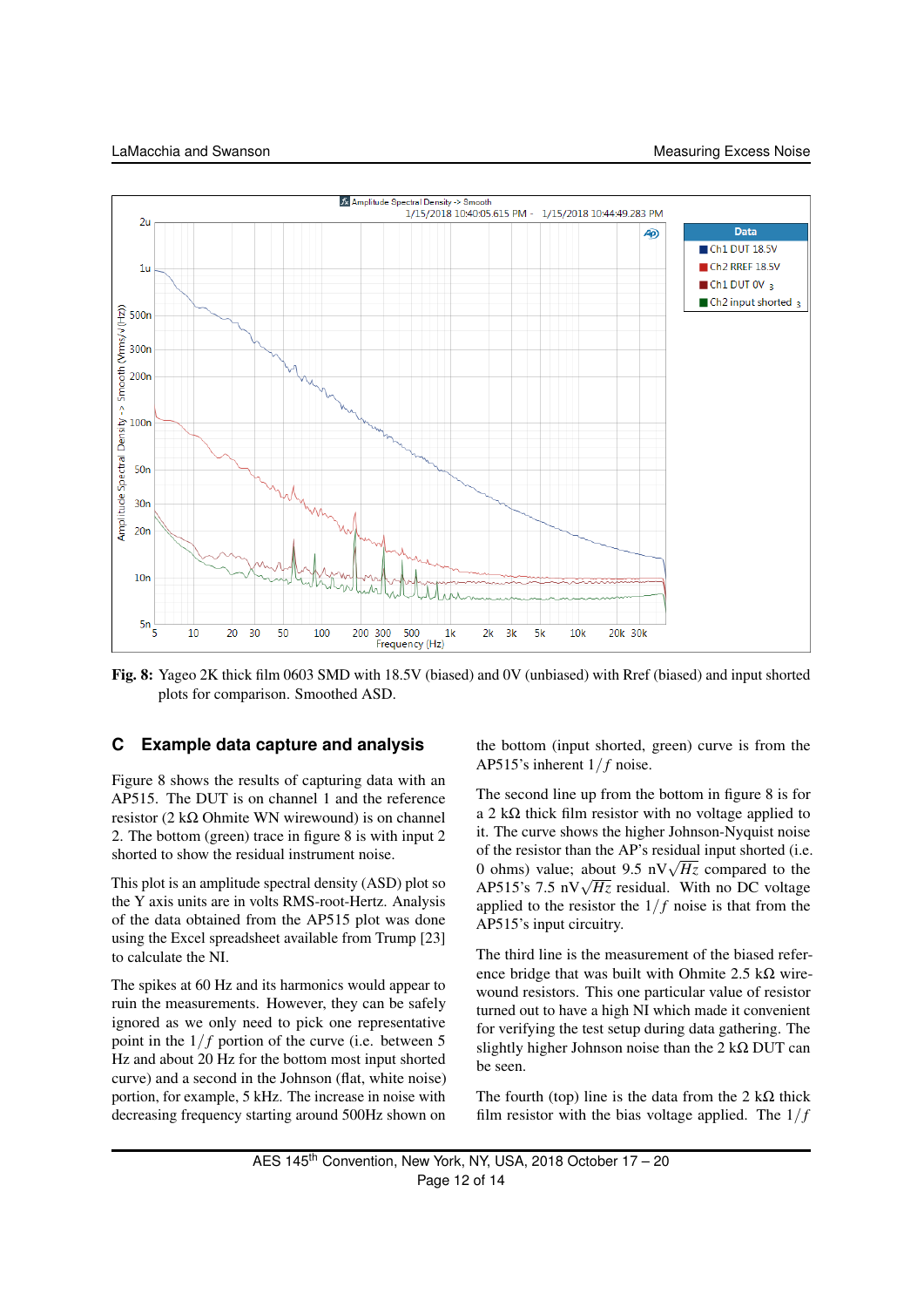noise so dominates this part that the Johnson noise can not be determined.

This plot also illustrates the potential issues with the analog based standard IEC/MIL methodology for NI measurement. This analog test uses a bandpass filter centered on 1 kHz. Many of the low noise parts tested had curves very similar to the two bottom curves of figure 8. There is very little  $1/f$  noise energy in the decade around 1 kHz, leading the authors to wonder how accurate the measurements may be given the large range of possible sources of experimental error.

#### **References**

- [1] F.R Leon, A. H., "Low-current Noise Measurement Techniques," *University of Florida, Gainesville, FL*, 1999.
- [2] de Jong, M., "Sub-Poissonian shot noise," *Physics Journal*, p. 22, 1996.
- [3] Milotti, E., "1/f noise: a pedagogical review," *arXiv preprint physics/0204033*, 2002.
- [4] Kaiser, C. J., *The Resistor Handbook*, CJ Publishing, 2nd edition, 1998.
- [5] Mrmak, N., van Oorschot, P., and Pustjens, J.-W., "Resistor Noise," *http://www.resistorguide.com/resistor-noise/*, 2018.
- [6] Smith, P., "Noise in Precision Film Resistors," Technical report, Texas Instruments, 1961.
- [7] Oxley, S., "How to design guide for precision resistors," *https://www.electronicsweekly.com/*, 2009.
- [8] Beyschlag, V., "Basics of linear fixed resistors," *https://www.vishay.com/docs/28771/basics.pdf*, 2018.
- [9] IEC, "Method of measurement of current noise generated in fixed resistors," IEC 60195:2016, International Electrotechnical Commission, Geneva, Switzerland, 2016.
- [10] MIL, "Department Of Defense Test Method Standard: Electronic And Electrical Component Parts," MIL STD-202H Method 308, Department of Defense, Virginia, USA, 2015.
- [11] Private communication from Dr. Kuma Takamura of Susumu International., March 2018.
- [12] Horowitz, P. and Hill, W., *The Art of Electronics*, Cambridge Univ. Press, 1989.
- [13] Borovitskaya, E. and Shur, M., "On theory of 1/f noise in semiconductors," *Solid-State Electronics*, 45(7), pp. 1067–1069, 2001.
- [14] Smith, D. A., "Comments on "Subjective or Psophometric Audio Noise Measurement: A Review of Standards"," *Journal of the Audio Engineering Society*, 18(6), p. 677, 1970.
- [15] Bohn, D. A., "Pro Audio Reference," *http://www.aes.org/par/e/*, 2018.
- [16] Lipshitz, S. P., Vanderkooy, J., and Wannamaker, R. A., "Minimally audible noise shaping," *Journal of the Audio Engineering Society*, 39(11), pp. 836–852, 1991.
- [17] Fielder, L. D., "Dynamic Range Requirement for Subjective Noise Free Reproduction of Music," 1772, Audio Engineering Society, 1981.
- [18] Fielder, L., "Perceptual Assessment of Headphone Distortion," in *AES 143rd Convention*, 2017.
- [19] Rogala, T. and Sliwka, P., "Discrimination of Formant Amplitude in Noise," in *Audio Engineering Society Convention 138*, 2015.
- [20] Rogala, T., "Pink Noise Formant Bandwidth Discrimination," in *Audio Engineering Society Convention 142*, 2017.
- [21] Seifert, F., "Resistor current noise measurements," *Open access LIGO document LIGO-T0900200 v1*, 2009.
- [22] Märki, P., "Thick film resistor flicker noise," *https://people.phys.ethz.ch/ pmaerki/*, 2013.
- [23] Trump, B., "1/f Noise—the flickering candle," *EDN Network*, 2013.
- [24] "APx515 Datasheet," Technical report, Audio Precision, 2015.
- [25] Demolder, S., Van Calster, A., and Vandendriessche, M., "Current noise in thick and thin film resistors," *Active and Passive Electronic Components*, 10(2-3), pp. 81–85, 1983.

AES 145<sup>th</sup> Convention, New York, NY, USA, 2018 October 17 - 20 Page 13 of 14